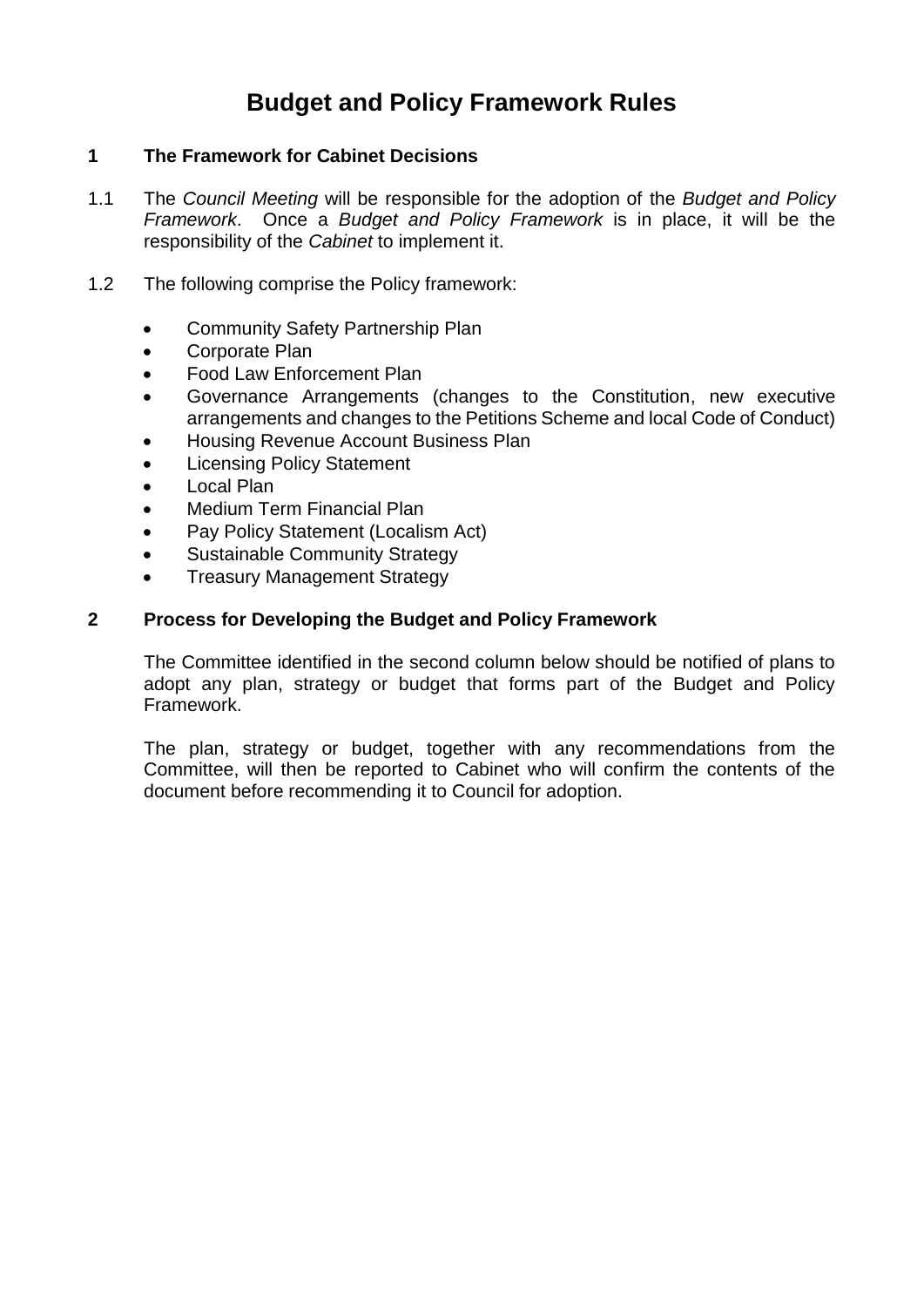| Plan, strategy or budget                               | <b>Relevant body</b>                                               |
|--------------------------------------------------------|--------------------------------------------------------------------|
| <b>Budget</b>                                          | <b>Audit and Corporate Governance</b><br><b>Scrutiny Committee</b> |
| <b>Community Safety Partnership</b><br>Plan            | <b>Communities Scrutiny Committee</b>                              |
| <b>Corporate Plan</b>                                  | <b>Audit and Corporate Governance</b><br><b>Scrutiny Committee</b> |
| <b>Food Law Enforcement Plan</b>                       | <b>Communities Scrutiny Committee</b>                              |
| Governance Arrangements                                | <b>Standards Committee</b>                                         |
| <b>Housing Revenue Account</b><br><b>Business Plan</b> | <b>Communities Scrutiny Committee</b>                              |
| <b>Licensing Policy Statement</b>                      | <b>Licensing Committee</b>                                         |
| Local Plan                                             | <b>Planning Committee</b>                                          |
| <b>Medium Term Financial Plan</b>                      | <b>Audit and Corporate Governance</b><br><b>Scrutiny Committee</b> |
| Pay Policy Statement (Localism<br>Act)                 | <b>Audit and Corporate Governance</b><br><b>Scrutiny Committee</b> |
| <b>Sustainable Community Strategy</b>                  | <b>Growth Scrutiny Committee</b>                                   |
| <b>Treasury Management Strategy</b>                    | <b>Audit and Corporate Governance</b><br><b>Scrutiny Committee</b> |

# **3 Decisions Outside the Budget or Policy Framework**

- (a) Subject to the provisions of paragraph 5 (virement) the *Cabinet*, a *Director, Head of Service* or Senior Manager or any body under joint arrangements discharging *Executive Functions* may only take decisions which are in line with the *Budget and Policy Framework*. If any of these bodies or persons wishes to make a decision which is contrary to the policy framework, or contrary to or not wholly in accordance with the budget approved by the *Council Meeting*, then that decision may only be taken by the *Council Meeting*, subject to 4 below.
- (b) If the *Cabinet*, a *Director*, *Head of Service*, *a* Senior Manager or any body under joint arrangements discharging *Executive Functions* want to make such a decision, they shall take advice from the *Monitoring Officer* and/or the *Chief Finance Officer* as to whether the decision they want to make would be contrary to the policy framework, or contrary to or not wholly in accordance with the budget. If the advice of either of those Officers is that the decision would not be in line with the existing budget and/or policy framework, then the decision must be referred by that body or person to the Council for decision, unless the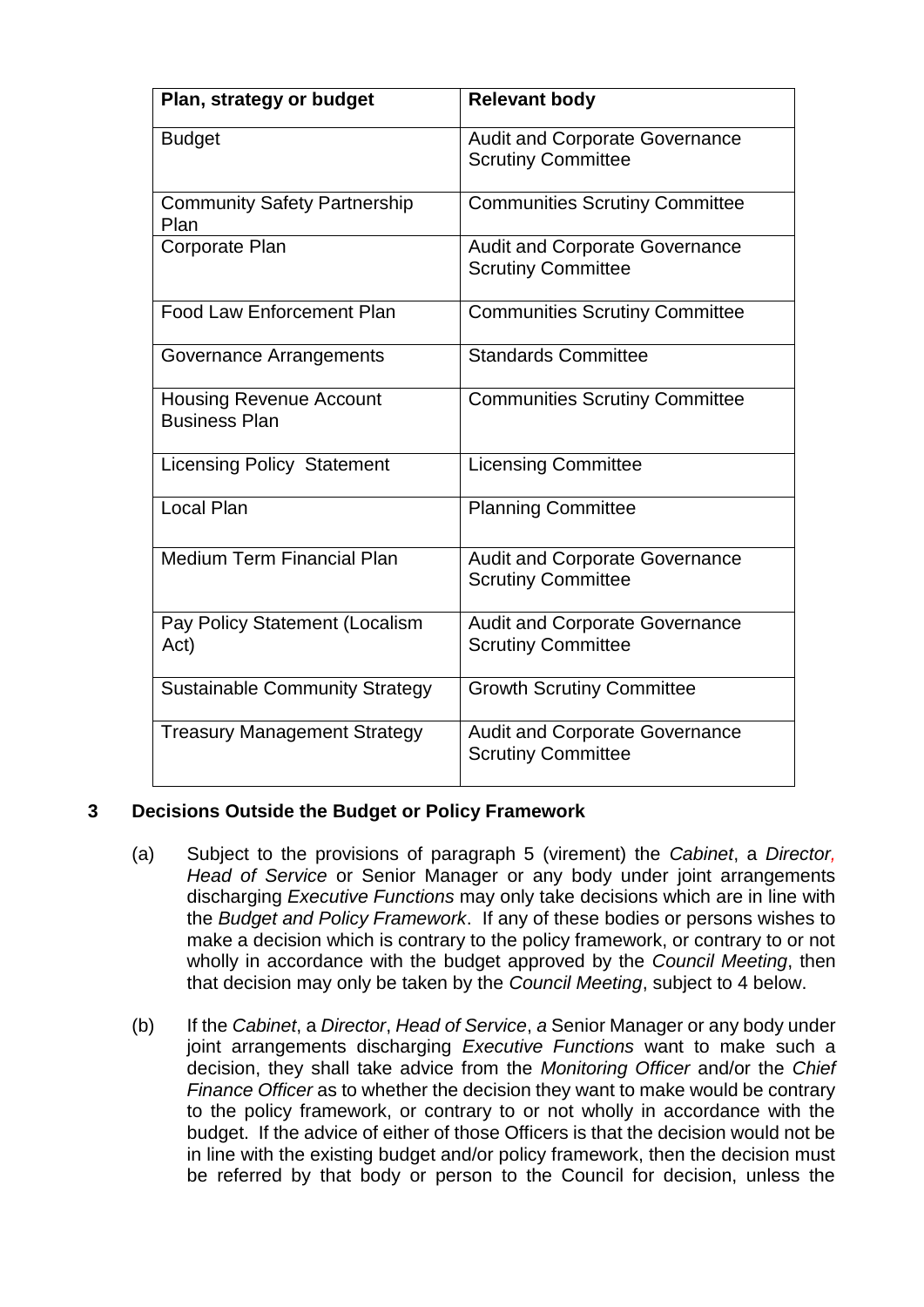decision is a matter of urgency, in which case the provisions in paragraph 4 (urgent decisions outside the budget and policy framework) shall apply.

# **4 Urgent Decisions Outside the Budget or Policy Framework**

- (a) The *Cabinet*, a *Director*, Head of Service or *a Senior Manager* or any body under joint arrangements discharging Executive functions may take a decision which is contrary to the *Policy Framework* or contrary to or not wholly in accordance with the *Budget* if the decision is a matter of urgency. However, the decision may only be taken:
	- (i) if it is not practical to convene a quorate meeting of the *Council Meeting*; and
	- (ii) if the Chairman of a *Scrutiny Committee* agrees that the decision is a matter of urgency.

The reasons why it is not practical to convene a quorate meeting of the *Council Meeting* and the Chairman of a *Scrutiny Committee's* consent to the decision being taken as a matter of urgency must be noted on the record of the decision. In the absence of the Chairman of a *Scrutiny Committee*, the consent of the *Chairman of the Council*, and in the absence of both, the Vice-Chairman of Council will be sufficient.

(b) Following the decision, the decision taker will provide a full report to the next available *Council Meeting* explaining the decision, the reasons for it and why the decision was treated as a matter of urgency.

#### **5 Virement**

- (a) In order to comply with the CIPFA Code of Practice, the Council shall have budget heads based on its current organisational structure for both the General Fund and Housing Revenue Account.
- (b) Steps taken by the *Cabinet*, a Senior Officer or under joint arrangements (if any) discharging Executive functions to implement Council policy shall not exceed those budgets allocated to each budget head. However the *Cabinet*, or a Senior Officer shall be entitled to vire across budget heads), where each individual virement does not exceed £50,000 in total and the aggregated total virement must not exceed £150,000 in any one year. Beyond that limit approval for any virement across budget heads shall require the approval of the Council.

No officer, other than the Section 151 Officer, may vire funds from the Invest to Save Reserve.

#### **6 In-Year Changes to Policy Framework**

The responsibility for agreeing the budget and policy framework lies with the Council, and decisions by the Cabinet, a Senior Officer or joint arrangements (if any) discharging executive functions must be in line with it. No changes to any policy and strategy which make up the policy framework may be made by those bodies or individuals except those changes: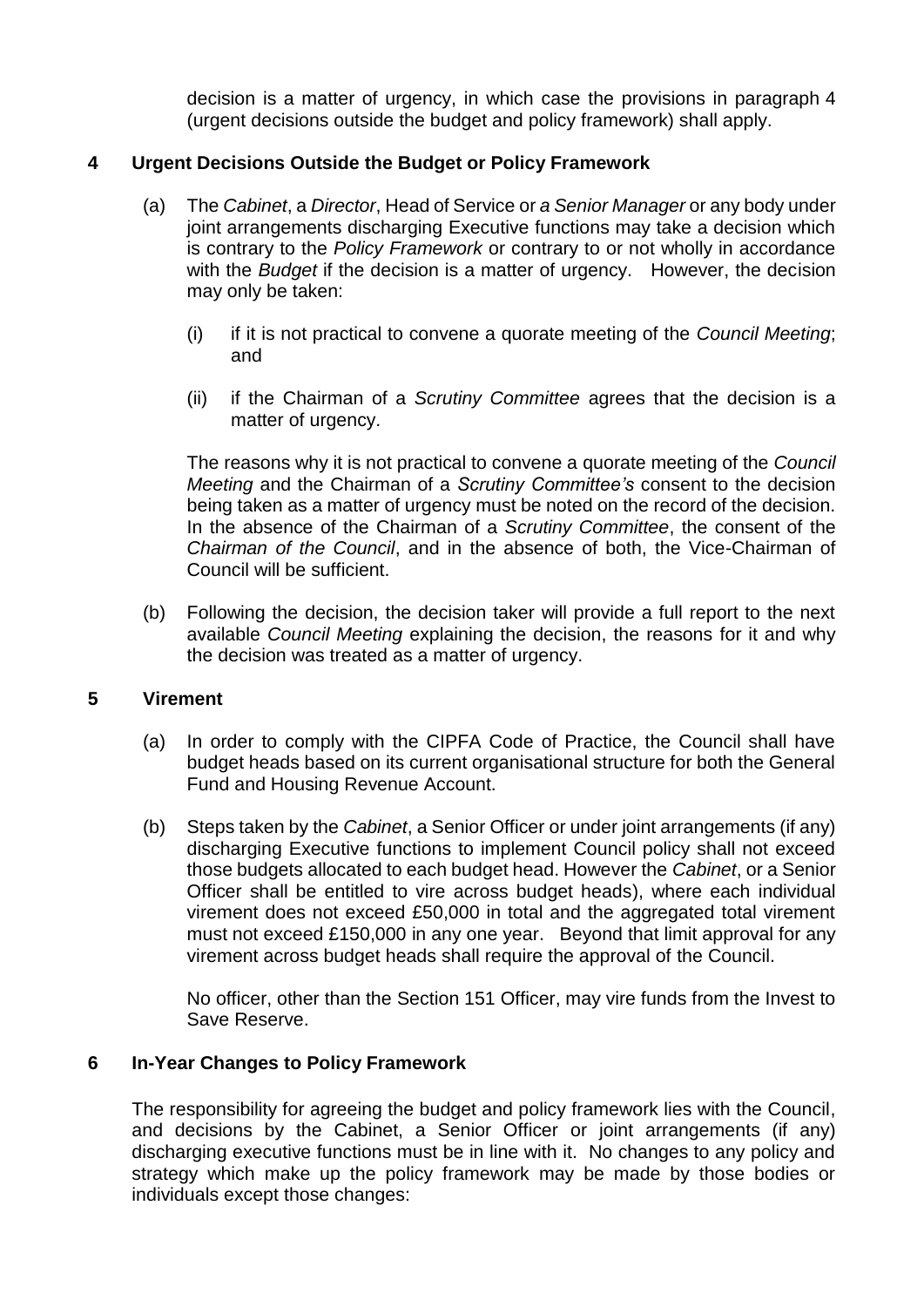- (a) which will result in the closure or discontinuance of a service or part of service to meet a budgetary constraint;
- (b) which are necessary to ensure compliance with the law, ministerial direction or Government guidance;
- (c) in relation to the policy framework in respect of a policy which would normally be agreed annually by the Council following consultation, but where the existing policy document is silent on the matter under consideration;
- (d) in response to recommendations made by the Council's External Auditors.

## **7 Call-In of Decisions Outside the Budget or Policy Framework**

- (a) Where a Scrutiny Committee is of the opinion that a Cabinet decision is, or if made would be, contrary to the policy framework, or contrary to or not wholly in accordance with the Council's budget, then it shall seek advice from the Monitoring Officer and Section 151 Officer.
- (b) In respect of functions which are the responsibility of the Cabinet, the Monitoring Officer's report and Section 151 Officer's report shall be to the Cabinet with a copy to every Member of the Council. Regardless of whether the decision is delegated or not, the Cabinet must meet to decide what action to take in respect of the Monitoring Officer's report and to prepare a report to Council in the event that the Monitoring Officer and the Section 151 Officer conclude that the decision was a departure, and to the relevant Scrutiny Committee if the Monitoring Officer and the Section 151 Officer conclude that the decision was not a departure.
- (c) If the decision has yet to be made, or has been made but not yet implemented, and the advice from the Monitoring Officer and the Section 151 Officer is that the decision is or would be contrary to the policy framework or contrary to or not wholly in accordance with the budget, the relevant Scrutiny Committee may refer the matter to Council. In such cases, no further action will be taken in respect of the decision or its implementation until the Council has met and considered the matter. At the meeting it will receive a report of the decision or proposals and the advice of the Monitoring Officer and the Section 151 Officer. The Council may either:
	- (i) endorse a decision or proposal of the executive decision taker as falling within the existing budget and policy framework. In this case no further action is required, save that the decision of the Council be minuted and circulated to all Councillors in the normal way; or
	- (ii) amend the Council's financial regulations or policy concerned to encompass the decision or proposal of the body or individual responsible for that executive function and agree to the decision with immediate effect. In this case, no further action is required save that the decision of the Council be minuted and circulated to all Councillors in the normal way; or